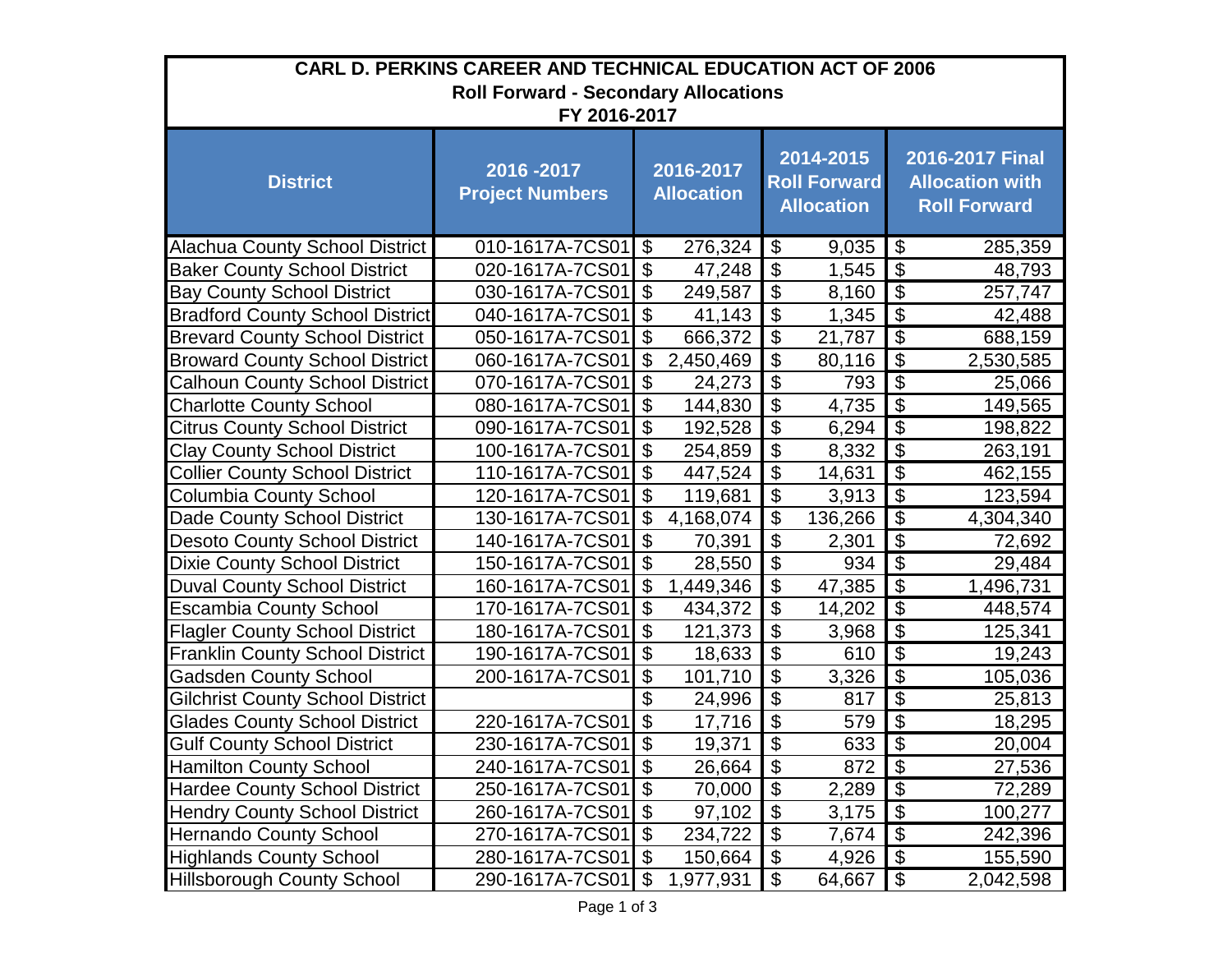| CARL D. PERKINS CAREER AND TECHNICAL EDUCATION ACT OF 2006 |                                     |                            |                                |                                                       |        |                                                                  |           |
|------------------------------------------------------------|-------------------------------------|----------------------------|--------------------------------|-------------------------------------------------------|--------|------------------------------------------------------------------|-----------|
| <b>Roll Forward - Secondary Allocations</b>                |                                     |                            |                                |                                                       |        |                                                                  |           |
| FY 2016-2017                                               |                                     |                            |                                |                                                       |        |                                                                  |           |
| <b>District</b>                                            | 2016-2017<br><b>Project Numbers</b> |                            | 2016-2017<br><b>Allocation</b> | 2014-2015<br><b>Roll Forward</b><br><b>Allocation</b> |        | 2016-2017 Final<br><b>Allocation with</b><br><b>Roll Forward</b> |           |
| <b>Holmes County School District</b>                       | 300-1617A-7CS01                     | $\boldsymbol{\mathsf{S}}$  | 35,553                         | $\boldsymbol{\mathsf{\$}}$                            | 1,163  | <b>1</b> \$                                                      | 36,716    |
| <b>Indian River County School</b>                          | 310-1617A-7CS01                     | \$                         | 179,797                        | $\boldsymbol{\mathsf{S}}$                             | 5,878  | $\overline{\mathbf{3}}$                                          | 185,675   |
| Jackson County School District                             | 320-1617A-7CS01                     | $\boldsymbol{\theta}$      | 74,866                         | $\boldsymbol{\mathsf{S}}$                             | 2,447  | $\overline{\mathbf{3}}$                                          | 77,313    |
| Jefferson County School                                    | 330-1617A-7CS01                     | $\overline{\mathbf{e}}$    | 18,896                         | $\overline{\mathcal{G}}$                              | 618    | $\overline{\mathcal{E}}$                                         | 19,514    |
| Lafayette County School                                    | 340-1617A-7CS01                     | $\boldsymbol{\mathsf{S}}$  | 14,095                         | $\boldsymbol{\mathsf{S}}$                             | 461    | $\overline{\mathcal{S}}$                                         | 14,556    |
| Lake County School District                                | 350-1617A-7CS01                     | $\overline{\mathcal{S}}$   | 420,617                        | $\overline{\mathcal{S}}$                              | 13,752 | $\overline{\$}$                                                  | 434,369   |
| Lee County School District                                 | 360-1617A-7CS01                     | $\boldsymbol{\mathsf{\$}}$ | 930,857                        | $\overline{\mathcal{S}}$                              | 30,433 | $\overline{\$}$                                                  | 961,290   |
| eon County School District                                 | 370-1617A-7CS01                     | $\boldsymbol{\mathsf{S}}$  | 342,824                        | $\boldsymbol{\mathsf{S}}$                             | 11,209 | $\overline{\mathcal{S}}$                                         | 354,033   |
| <b>Levy County School District</b>                         | 380-1617A-7CS01                     | \$                         | 72,313                         | $\overline{\mathcal{S}}$                              | 2,364  | $\overline{\mathcal{L}}$                                         | 74,677    |
| <b>Liberty County School District</b>                      | 390-1617A-7CS01                     | $\boldsymbol{\mathsf{S}}$  | 12,272                         | $\boldsymbol{\mathsf{S}}$                             | 405    | $\overline{\mathbf{3}}$                                          | 12,677    |
| <b>Madison County School District</b>                      | 400-1617A-7CS01                     | $\boldsymbol{\mathsf{\$}}$ | 32,357                         | $\boldsymbol{\theta}$                                 | 1,058  | $\overline{\mathcal{S}}$                                         | 33,415    |
| <b>Manatee County School</b>                               | 410-1617A-7CS01                     | \$                         | 442,780                        | $\boldsymbol{\mathsf{S}}$                             | 14,476 | $\overline{\mathcal{S}}$                                         | 457,256   |
| <b>Marion County School District</b>                       | 420-1617A-7CS01                     | $\overline{\mathcal{S}}$   | 511,521                        | $\overline{\mathcal{S}}$                              | 16,723 | $\overline{\mathcal{S}}$                                         | 528,244   |
| <b>Martin County School District</b>                       | 430-1617A-7CS01                     | $\boldsymbol{\mathsf{S}}$  | 161,007                        | $\boldsymbol{\mathsf{S}}$                             | 5,264  | $\overline{\mathbf{G}}$                                          | 166,271   |
| <b>Monroe County School District</b>                       | 440-1617A-7CS01                     | $\boldsymbol{\mathsf{S}}$  | 71,008                         | $\boldsymbol{\mathsf{S}}$                             | 2,322  | $\overline{\mathcal{S}}$                                         | 73,330    |
| <b>Nassau County School District</b>                       | 450-1617A-7CS01                     | $\overline{\mathbf{e}}$    | 90,985                         | $\overline{\mathbf{3}}$                               | 2,974  | $\overline{\$}$                                                  | 93,959    |
| Okaloosa County School                                     | 460-1617A-7CS01                     | $\boldsymbol{\mathsf{S}}$  | 252,398                        | $\boldsymbol{\mathsf{S}}$                             | 8,252  | $\overline{\mathbf{G}}$                                          | 260,650   |
| <b>Okeechobee County School</b>                            | 470-1617A-7CS01                     | $\boldsymbol{\mathsf{S}}$  | 78,362                         | $\boldsymbol{\theta}$                                 | 2,562  | $\overline{\mathcal{L}}$                                         | 80,924    |
| <b>Orange County School District</b>                       | 480-1617A-7CS01                     | \$                         | 1,960,301                      | $\boldsymbol{\mathsf{S}}$                             | 64,090 | $\overline{\$}$                                                  | 2,024,391 |
| <b>Osceola County School District</b>                      | 490-1617A-7CS01                     | $\boldsymbol{\mathsf{S}}$  | 610,451                        | $\overline{\mathcal{G}}$                              | 19,958 | $\overline{\$}$                                                  | 630,409   |
| <b>Palm Beach County School</b>                            | 500-1617A-7CS01                     | \$                         | 1,750,598                      | $\boldsymbol{\mathsf{S}}$                             | 57,234 | $\overline{\mathcal{L}}$                                         | 1,807,832 |
| Palm Beach SouthTech                                       | 50D-1617A-7CS01                     | $\boldsymbol{\theta}$      | 17,510                         | $\boldsymbol{\mathsf{S}}$                             | 572    | $\overline{\mathbf{3}}$                                          | 18,082    |
| Pasco County School District                               | 510-1617A-7CS01                     | $\mathfrak{S}$             | 616,907                        | $\overline{\mathcal{S}}$                              | 20,169 | $\overline{\mathcal{S}}$                                         | 637,076   |
| <b>Pinellas County School District</b>                     | 520-1617A-7CS01                     | $\boldsymbol{\mathsf{\$}}$ | 1,060,574                      | $\boldsymbol{\mathsf{S}}$                             | 34,674 | \$                                                               | 1,095,248 |
| <b>Polk County School District</b>                         | 530-1617A-7CS01                     | \$                         | 1,013,622                      | $\boldsymbol{\theta}$                                 | 33,140 | $\overline{\mathbf{G}}$                                          | 1,046,762 |
| Polk - Charter School Lake                                 | 53D-1617A-7CS01                     | \$                         | 30,620                         | $\boldsymbol{\mathsf{S}}$                             | 1,001  | $\overline{\mathcal{G}}$                                         | 31,621    |
| <b>Putnam County School District</b>                       | 540-1617A-7CS01                     | $\boldsymbol{\mathsf{S}}$  | 163,970                        | $\boldsymbol{\mathsf{\$}}$                            | 5,361  | $\boldsymbol{\theta}$                                            | 169,331   |
| Santa Rosa County School                                   | 570-1617A-7CS01                     | $\boldsymbol{\mathsf{S}}$  | 202,785                        | $\boldsymbol{\mathsf{\$}}$                            | 6,630  | $\boldsymbol{\theta}$                                            | 209,415   |
| <b>Sarasota County School</b>                              | 580-1617A-7CS02 \$                  |                            | 336,180                        | $\boldsymbol{\mathsf{\$}}$                            | 10,991 | $\boldsymbol{\mathsf{\$}}$                                       | 347,171   |